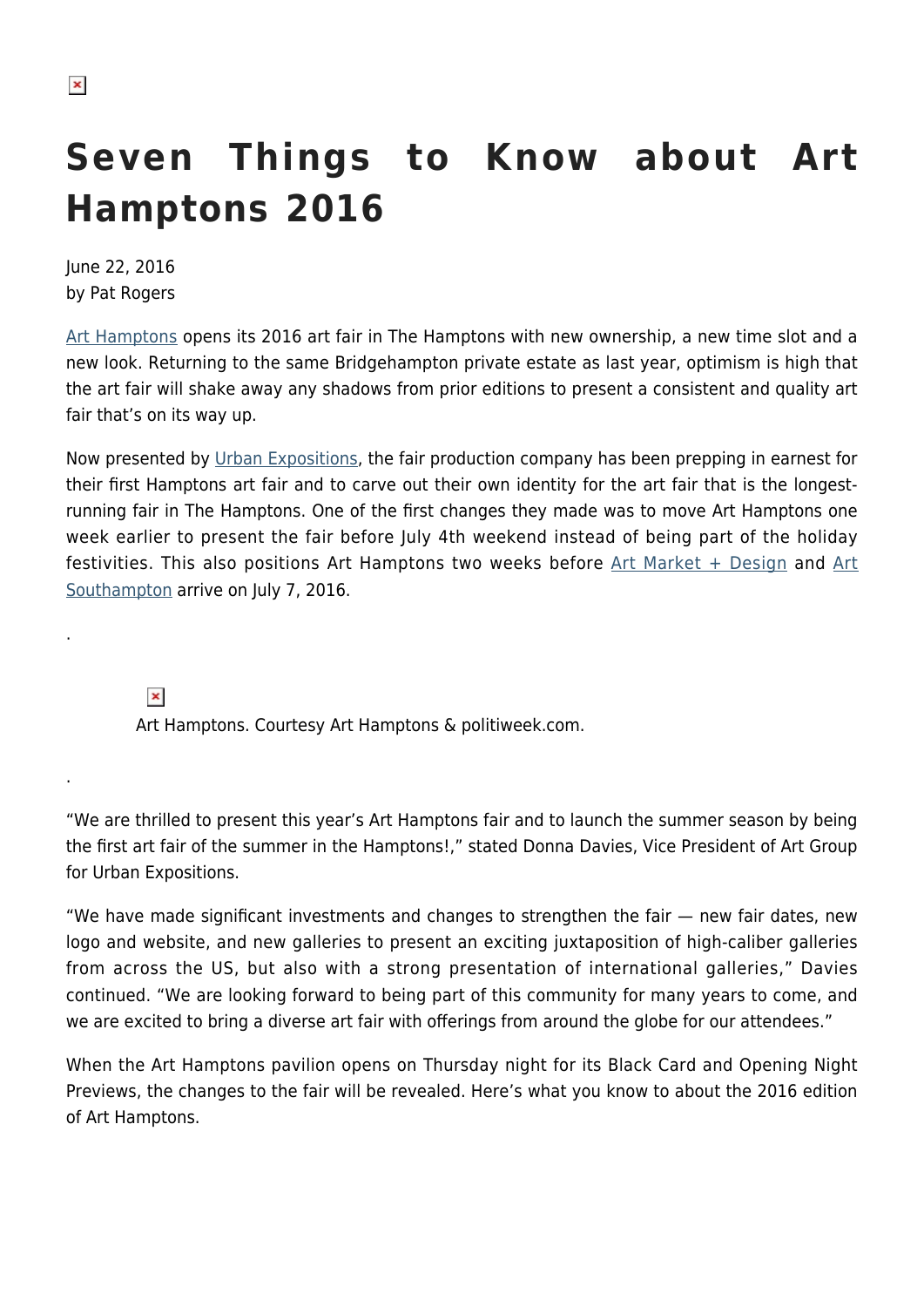#### **1. When, Where & How Much**

Art Hamptons will be presented from June 23 – 26, 2016 on private estate in Bridghampton (900 Lumber Lane), making it the first in a trio of art fairs presented annually in The Hamptons. The Opening Night Preview will be held on Thursday, June 23, 2016. The First Look Black Card Access takes place from 5 to 9 p.m. The Opening Night Preview will be held from 6:30 to 9 p.m.

General Admission Tickets are \$20 in advance or \$25 at the door. Tickets to the Opening Night Preview are \$75. Hamptons Art Hub readers receive \$5 off. Click [here](https://hamptonsarthub.com/wp-content/plugins/oiopub-direct/modules/tracker/go.php?id=383) and use the code "hamptonsarthub" to get the discount.

#### **2. Who's the New Fair Producer?**

Urban Expositions [purchased the Hamptons Expo Group](https://hamptonsarthub.com/2015/09/21/hamptons-expo-group-sold-to-urban-exposition/), owned by Rick Friedman, in September 2015. Purchasing the entire art fair family of Hamptons Expo Group, Urban Expositions presented the Palm Springs Fine Art Fair (now [Art Palm Springs\)](http://www.art-palmsprings.com/) in February 2016 as the first fair after the owner switch.

Before inking the deal with Hamptons Expo Group, Urban Expositions was a fair and event production company who had recently gone international when the majority ownership of the company was purchased by London-based [Clarion Events](http://www.clarionevents.com/). On the art front, Urban Expositions produces [SOFA Chicago](http://www.sofaexpo.com/) along with 34 fairs or trade shows in industries not connected to art. Click [here](http://www.urban-expo.com/64/urban-expositions-about.htm) for details.

Urban Expositions provides a curatorial approach for its art fairs through Donna Davies, a former art dealer and gallery director. Based in Chicago, Davies was formerly Director of [Marx-Saunders](http://www.kensaundersgallery.com/) [Gallery](http://www.kensaundersgallery.com/) (Chicago) and Assistant Director of Contemporary Art at [Gerald Peters Gallery](http://www.gpgallery.com/) in Santa Fe, N.M.

#### **3. Art Fair Kick Off & LongHouse Award Presentation**

Right away, Art Hamptons puts a spin on the new but returning fair with a Ribbon Cutting by Benefit Co-Chairs Maria and Kenneth Fishel and [Jack Lenor Larsen,](https://en.wikipedia.org/wiki/Jack_Lenor_Larsen) along with Marion and Samuel Waxman of the Samuel Waxman Cancer Research Foundation. The ribbon will flutter at 5 p.m. at the Fair Entrance in a grand gesture.

But wait, there's more. [LongHouse](https://hamptonsarthub.com/museum-guide/longhouse-reserve/) will select the Best Artwork and the Best Booth and present the awards immediately following.

#### **4. One Party, One After Party and Multiple Art Events**

Prior editions of Art Hampton have been known for splashy parties drenched with celebrities held across most days of the art fair. For 2016, Art Hamptons dials it down and presents the splash on Thursday night only followed by events, panels, tours and happenings related to art. Expect to find art tours of the fair, book signings, artist talks, panel discussions on investments, Cuban Art, the East End as art magnet and more.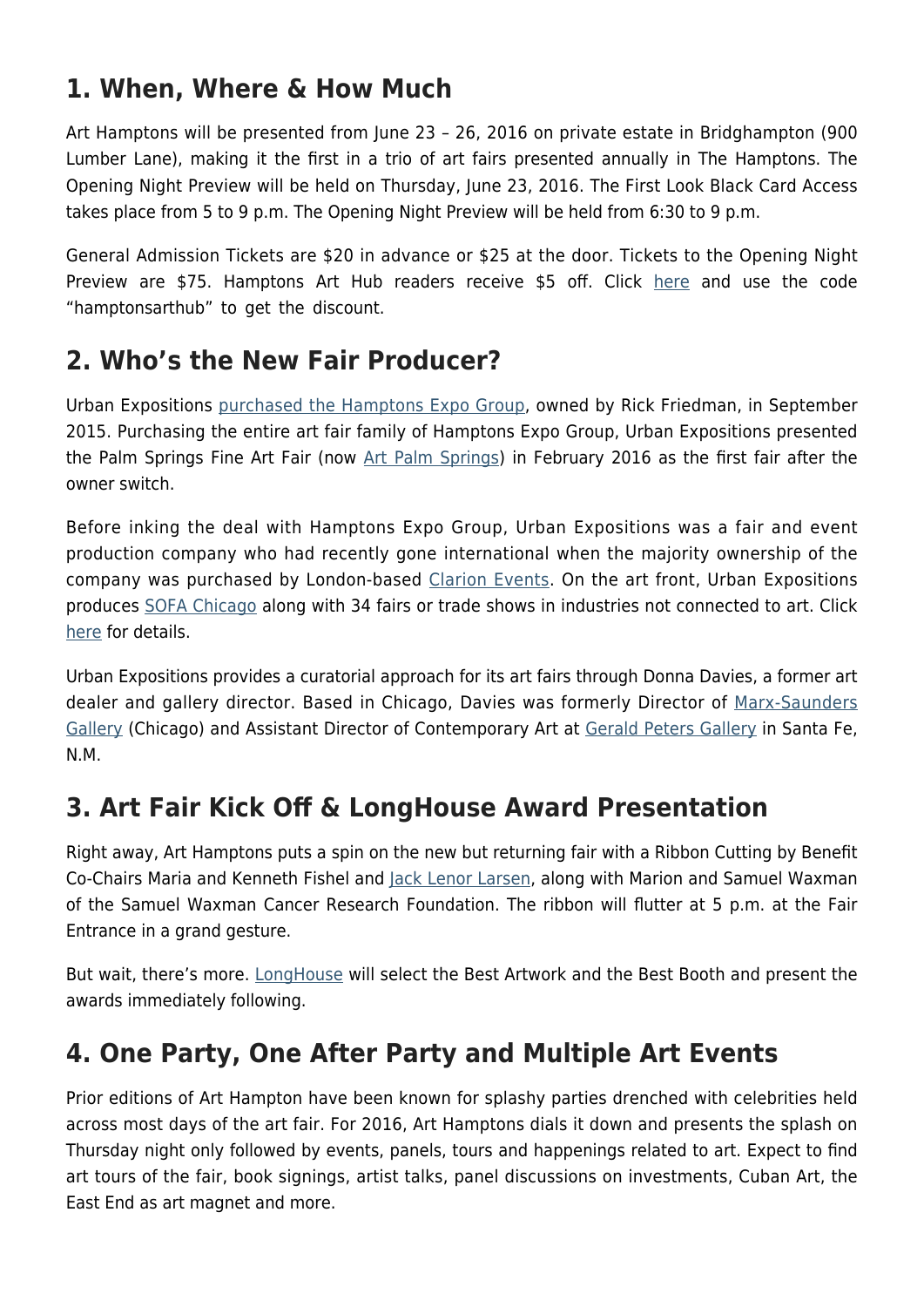Also new for this year are off-site programming including private tours of LongHouse and Dan Flavin Institute for First Look Black Card Holders. Also marking a first is an off-site After Fair Party held on Friday from 8:30 to 10:30 p.m. at Oreya Southampton. For details and a full event schedule, click [here](http://www.arthamptons.com/category/2016-programming-events/).

## **5. Event Highlights**

When queried on highlights for this year's fairs, Urban Expositions representatives pointed to two panel discussions: "Cuban Art Today", presented on Saturday at 3:30 p.m., and "[Allure of the East](https://hamptonsarthub.com/2016/06/22/events-east-end-allure-for-artists-artist-fellowships-discussed-in-panel-at-art-hamptons/) [End"](https://hamptonsarthub.com/2016/06/22/events-east-end-allure-for-artists-artist-fellowships-discussed-in-panel-at-art-hamptons/), presented on Sunday at 2 p.m.

"Cuban Art Today" address role of the art market and of local and foreign collectors, as well as the globalized situation in which Cuban art participates today. The works and artists that will be covered are essential to Havana's current, dynamic art scene. Panelists are Carole Rosenberg, President, American Friends of Ludwig Foundation of Cuba, Luis Miret, gallery director of Galeria Habana, and Tonel, artist, critic, and curator.

The panel is presented in conjunction with the [Galeria Habana](http://www.galerihabana.com/index.php?lg=en)'s exhibition "ARTCHIPELAGO: Because Every Artist is an Island" at Art Hamptons.

"Allure of the East End" discuss the attraction of the East End for artists and the significance of artistic gatherings. Panelists are Helen Harrison, Director of the [Pollock-Krasner House and Studio,](https://hamptonsarthub.com/museum-guide/pollock-krasner-house-and-study-center/) Christina Strassfield, Museum Director and Chief Curator, [Guild Hall,](https://hamptonsarthub.com/museum-guide/guild-hall/) Dawn Watson, journalist and photographer with the discussion moderated by Pat Rogers, Publisher and Managing Editor, Hamptons Art Hub. Click [here](https://hamptonsarthub.com/2016/06/22/events-east-end-allure-for-artists-artist-fellowships-discussed-in-panel-at-art-hamptons/) for more details.

#### **6. Who's Exhibiting?**

Galleries are dispersed fairly evenly among New York, national and international locations. The lion's share of the galleries are from New York City and the United States with California, Florida and Connecticut offer concentrations. International galleries are based in Havana, Tel Aviv, Paris, Madrid, Seoul, Shanghai, Cordoba, Argentina and others.

From The Hamptons, expect to find RID Gallery, [Lawrence Fine Art,](https://hamptonsarthub.com/author/lawrence-fine-art/) [Sara Nightingale Gallery](https://hamptonsarthub.com/gallery-guide/sara-nightingale-gallery/) and others. For a preview of some of the work presented by RJD Gallery, click [here](https://hamptonsarthub.com/2016/06/16/exhibitions-dramatic-figurative-paintings-conjure-imaginative-narratives-in-parallel-universe-at-rjd-gallery/) to read about some of the artists presented at the art fair and in the current exhibition at the Sag Harbor gallery.

Expect to find some familiar faces: Returning galleries to Art Hamptons include [Evan Lurie Gallery](http://evanluriegallery.com/) (Carmel, IN), [Chase Edwards Gallery](https://hamptonsarthub.com/gallery-guide/chase-edwards-contemporary-fine-art/) (Bridgehampton, NY), [Rebecca Hossack Art Gallery](http://www.rebeccahossack.com/) (New York & London), [Villa del Arte Galleries \(](https://hamptonsarthub.com/2015/06/22/villa-del-arte-will-participate-in-art-hamptons-and-art-southampton/)Barcelona) and others.

### **7. Finding Art Hamptons & Parking**

Art Hamptons will be presented on a private estate in Bridghampton. It's located at 900 Lumber Lane near Scuttlehole Road. (Hint: It's not far from Nova's Ark Project, which has been the site of previous Art Hamptons fairs and, in more recent years, the location of Art Southampton).